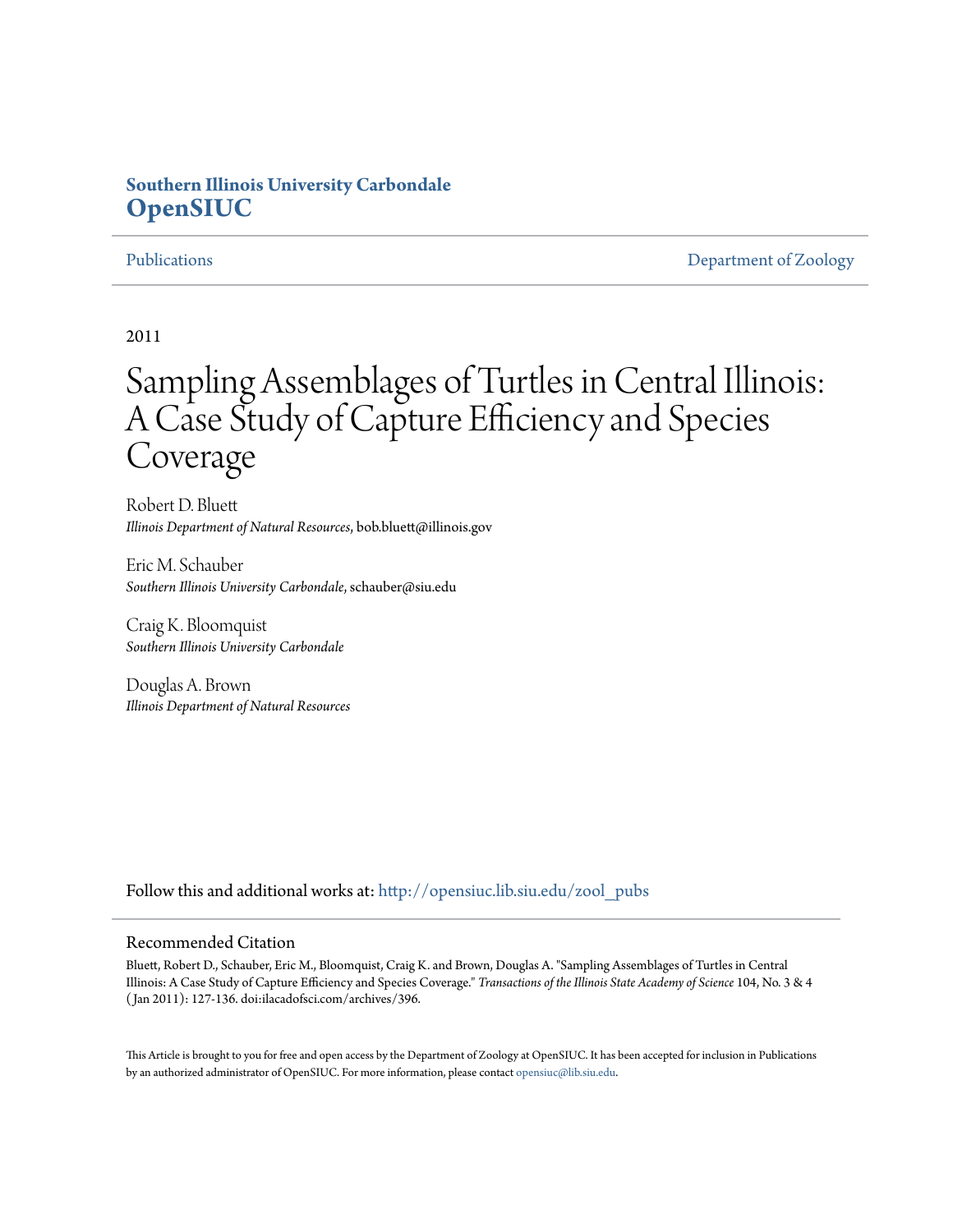## **Sampling Assemblages of Turtles in Central Illinois: A Case Study of Capture Efficiency and Species Coverage**

Robert D. Bluett<sup>1,2</sup>, Eric M. Schauber<sup>3</sup>, Craig K. Bloomquist<sup>3,4</sup> and Douglas A. Brown<sup>5</sup> <sup>1</sup>Illinois Department of Natural Resources, One Natural Resources Way Springfield, IL 62702, USA <sup>2</sup>Corresponding Author: Email: bob.bluett@illinois.gov <sup>3</sup>Cooperative Wildlife Research Laboratory, Department of Zoology, and Center for Ecology, Southern Illinois University, Carbondale, IL 62901, USA 4 Current address: 3939 Highland Avenue, Downers Grove, IL 60515, USA 5 Illinois Department of Natural Resources, 1660 West Polk, Charleston, IL 61920, USA

#### **ABSTRACT**

Low and variable rates of capture are chronic problems in chelonian studies. We conducted a pilot study to evaluate protocols for future inventories of turtles in Illinois by comparing capture efficiency and species coverage for 2 devices (hoop net and cage trap), baits (fresh and day-old fish), habitats (lentic and lotic) and time periods . We accrued 402 captures of 378 individuals representing 7 species. At Sanganois State Fish and Wildlife Area (Sanganois), hoop nets produced more captures of more species (*n* = 231; 6 species) than cage traps ( $n = 119$ ; 4 species). Statistical tests were equivocal for a reach of the Sangamon River, where both devices had 26 captures but hoop nets detected more species ( $n = 6$ ) than cage traps ( $n = 3$ ). At Sanganois, catch per unit effort varied with sampling session (time) and freshness of baits; one measure of species coverage varied with session. Results helped us make informed decisions about protocols for future inventories.

### **INTRODUCTION**

Many ecological studies rely on captures of animals to describe demographic traits of a population or assemblage. Valid results hinge on capturing adequate and representative samples (McDonald 2004). Doing so can be especially challenging during studies of turtles (Cagle 1942, Plummer 1979). One reason is that processes affecting dynamics of a population or assemblage often operate at geographic scales larger than those which can be sampled effectively (Burke et al. 1995). Heterogeneous rates of capture or detection pose another common problem (Boulinier et al. 1998, Koper and Brooks 1998, Link 2003, Royle 2006). For example, inferences about sex ratios are misleading if one group is captured preferentially (Ream and Ream 1966). Such findings make it difficult to assess broad paradigms or risks with confidence (Gibbons 1970, Dodd 1997, Holmes 2001).

Efficiency and bias are difficult to evaluate quantitatively. The most informative approach requires direct comparisons of metrics derived from sampling to those of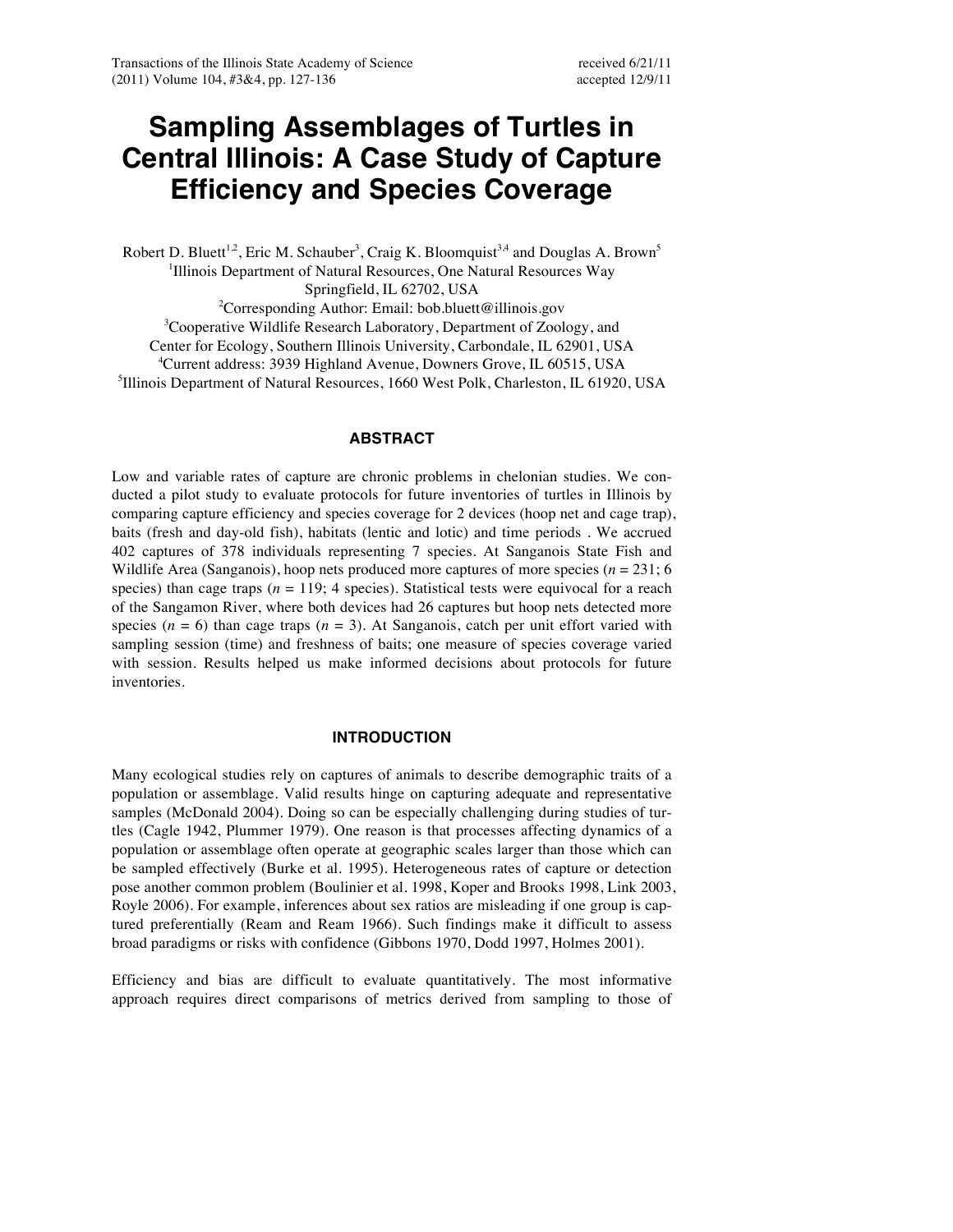known populations (Bayless 1975). Circumstances that allow such comparisons are rare (Burgin et al. 1999). Therefore, most evaluations are based on relative comparisons of rates of capture for 2 or more methods of collection, sites, time periods or other potential sources of variability (e.g., Ream and Ream 1966, Frazer et al. 1990, Jensen 1998, Thomas et al. 1999, McKenna 2001, Browne and Hecnar 2005, Gamble 2006, Wallace et al. 2007, Thomas et al. 2008, Nall and Thomas 2009, Sterrett et al. 2010). These comparisons do not speak to representativeness of a sample, but they allow researchers to test hypotheses about equal probabilities of capture that are useful for evaluating efficiency and, depending on the design of a study, finding violations of assumptions to infer the presence of bias (e.g., Lindeman 1990, Olivier et al. 2010).

Pilot studies are a good way to evaluate protocols so shortcomings can be identified and addressed proactively in the design of full-fledged investigations (Green 1979, Frazer et al. 1990, Mazerolle et al. 2007). We used this approach to improve protocols for inventories of turtles in Illinois (e.g., Major et al. 2009). We did so by evaluating capture efficiency and species coverage for 2 devices (hoop net and cage trap), baits (fresh and dayold fish), habitats (lentic and lotic) and time periods.

#### **STUDY AREA**

The study was conducted at 2 sites in central Illinois. Both occur in the Lower Sangamon River Valley, which drains approximately  $11,849$  km<sup>2</sup> (Illinois Department of Natural Resources 2003). Sanganois State Fish and Wildlife Area (Sanganois) encompasses 3,835 ha located at the confluence of the Illinois and Sangamon rivers in Cass and Mason counties. Major habitats include forested wetland (2,159 ha), lake (665 ha) and scrub-shrub (354 ha; Yetter et al. 1999). We chose Barkhausen Waterfowl Refuge as a focal area within Sanganois, and, more specifically, that part of the refuge that lies on the tail (west) end of Wilcox Lake (first station 40.06638°N, 090.26012°W; WGS 84). We measured water temperatures at the surface with a digital thermometer; temperatures varied from 25.9-29.0°C. River stages on the Illinois River (as reported by the State Journal Register for Beardstown, IL) were greater during the first session (3.149-3.286 m) than second (2.963-2.987 m). Substrates varied from fine silt to sand. Past sampling (in an area that included but was not limited to our study site; R. D. Bluett, unpublished data) indicated that turtles were abundant with a relatively diverse assemblage composed of Red-eared Slider (*Trachemys scripta*; later referred to as slider for brevity), Spiny Softshell (*Apalone spinifera*), Painted (*Chrysemys picta*), Snapping (*Chelydra serpentina*) and Eastern Musk (*Sternotherus odoratus*) turtles. A single Ouachita Map Turtle (*Graptemys ouachitensis*) was captured in the study area on 1 occasion during past sampling.

Our other study area was a reach of the Sangamon River located southeast of Petersburg in Menard County. Most of the area we sampled (first station 39.98006°N, 089.83537°W; WGS 84) was bordered by Lincoln's New Salem State Historic Site (New Salem). The river is incised deeply (e.g., 2-4 m), with steep banks in most places. Substrates include clay, fine silt, sand, and sand mixed with gravel. As at Sanganois, basking sites, mainly downed trees and logjams, were common in the study area. River stages on the Sangamon River (at Oakford, IL) were similar during both sessions (1.003-1.143 m). Water temperatures varied from 24.7-27.7°C. Past sampling (in an area that included but was not limited to our study site; R. D. Bluett, unpublished data) indicated that turtles were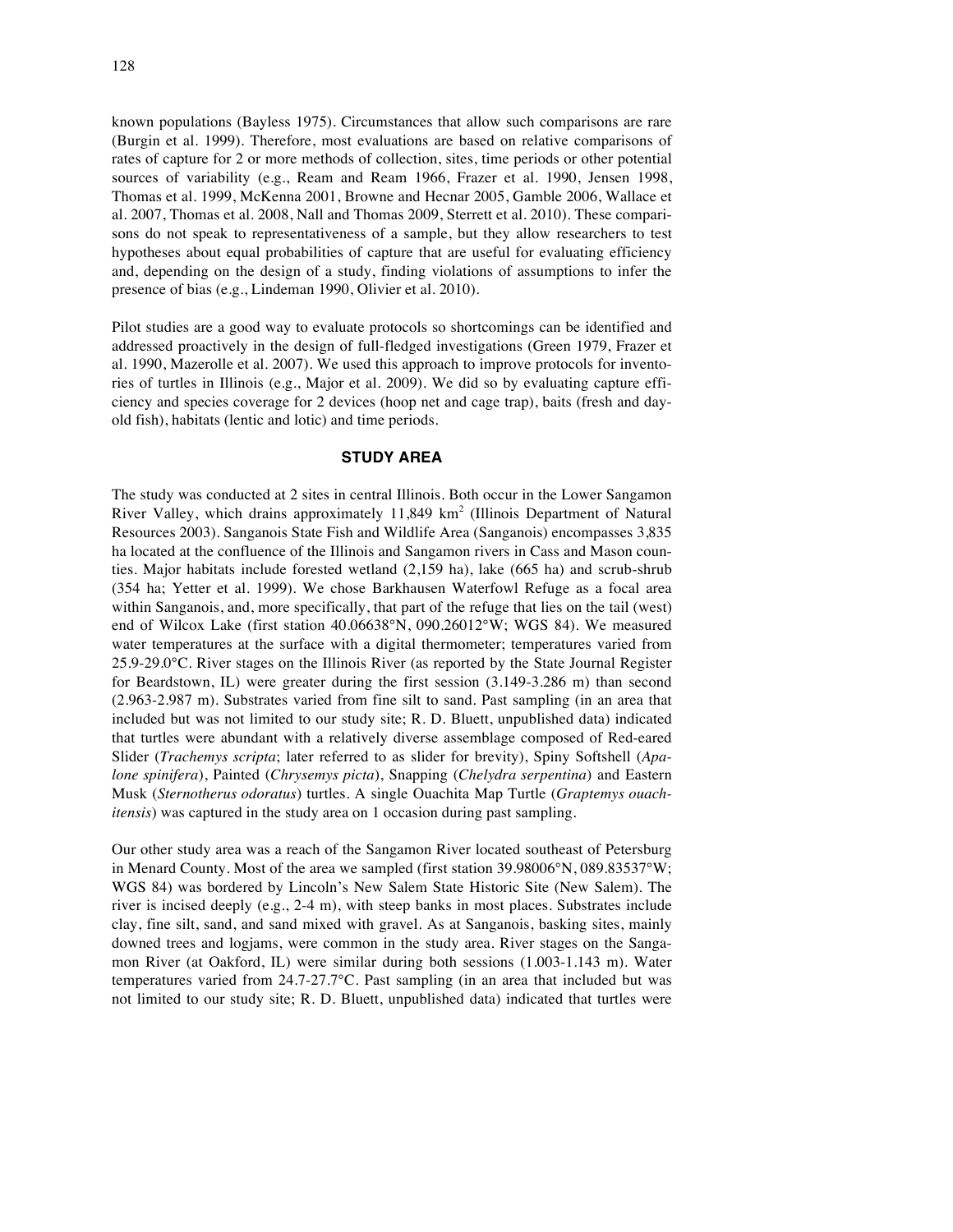less abundant at New Salem than Sanganois and included a slightly different assemblage composed of *T*. *scripta*, *A*. *spinifera*, *C*. *picta*, *C*. *serpentina*, *G*. *ouachitensis* and Smooth Softshell (*Apalone mutica*).

#### **METHODS**

We compared capture efficiency and species sampling by a wire-mesh (2.54 cm x 2.54) cm, 14-gauge) cage trap (Pied Piper Animal Traps, 445 Garner-Adell Rd., Weatherford, Texas, USA) to that of a hoop net. The cage trap measured 43.18 cm x 43.18 cm x 91.44 cm, had a single wire throat at the front, and a holding compartment at the back accessed by turtles through 2 one-way doors. Hoop nets were made locally by a commercial fisherman. They had 3 hoops (60.96 cm in diameter), 3.81-cm-mesh, and a single flat (sometimes referred to as "Arkansas style") throat.

We conducted 2 trapping sessions at each site. A session consisted of 4 consecutive trapnights, each of which was approximately 24 hours in duration. Sessions at Sanganois started on 25 June and 16 July 2007; those at New Salem began on 30 July and 20 August 2007. We used a cross-over design to reduce potential sources of bias. The first station (i.e., trap location) at each site was located a random distance (range 0-99 m) from a predetermined starting point. At the beginning of each session, we flipped a coin to determine which type of device to place at the first station. Thereafter, we alternated device types at 130-m intervals along the shoreline, deploying 10 of each type at Sanganois and 6 of each at New Salem.

Distances were determined with a hand-held Global Positioning System (Garmin International, Inc., Olathe, Kansas, USA). Execution was straightforward at Sanganois, where water depths along the shoreline were somewhat uniform, allowing us to place either device with at least two thirds of the throat underwater and the back of the net or cage at least 7.6 cm above the waterline to allow turtles to breathe. Depths were more variable at New Salem, so we chose 1 bank or the other depending on suitability of conditions at locations 130 meters apart. After 2 trap-nights, we switched devices so that each station accrued equal amounts of effort with each device during each session. We censored data from devices that had been tampered with and were no longer fully operational when checked.

We baited devices with 400-600 g of fresh frozen fish (*Cyprinus carpio*, *Ctenopharyngodon idella*, *Hypothalmichthys molitrix*, *H*. *nobilis*) suspended underwater from the back of the cage or third hoop in a nylon-mesh bag made from drain-tile sleeve (DrainKnit Filtration Barrier Fabric, Dickson Industries, Inc., Des Moines, Iowa, USA). To avoid bias, we mixed bagged baits in a cooler and drew them as sets were made. We replaced baits with fresh ones after 2 trap-nights. Based on past experience, we anticipated that some baits would be consumed entirely by turtles during the first trap-night. Recognizing that freshness can affect capture success for some species (Lagler 1943, Ernst 1965), we cached extra baits underwater near the study area and replaced missing day-old baits with these extra baits when we checked devices after the first and third trap-nights. Captured turtles were marked by shell notching (Cagle 1939), measured with a "bump board" commonly used for studies of fishes (carapace length to nearest 0.5 cm), and sexed based on secondary sex characteristics (Ernst et al. 1994).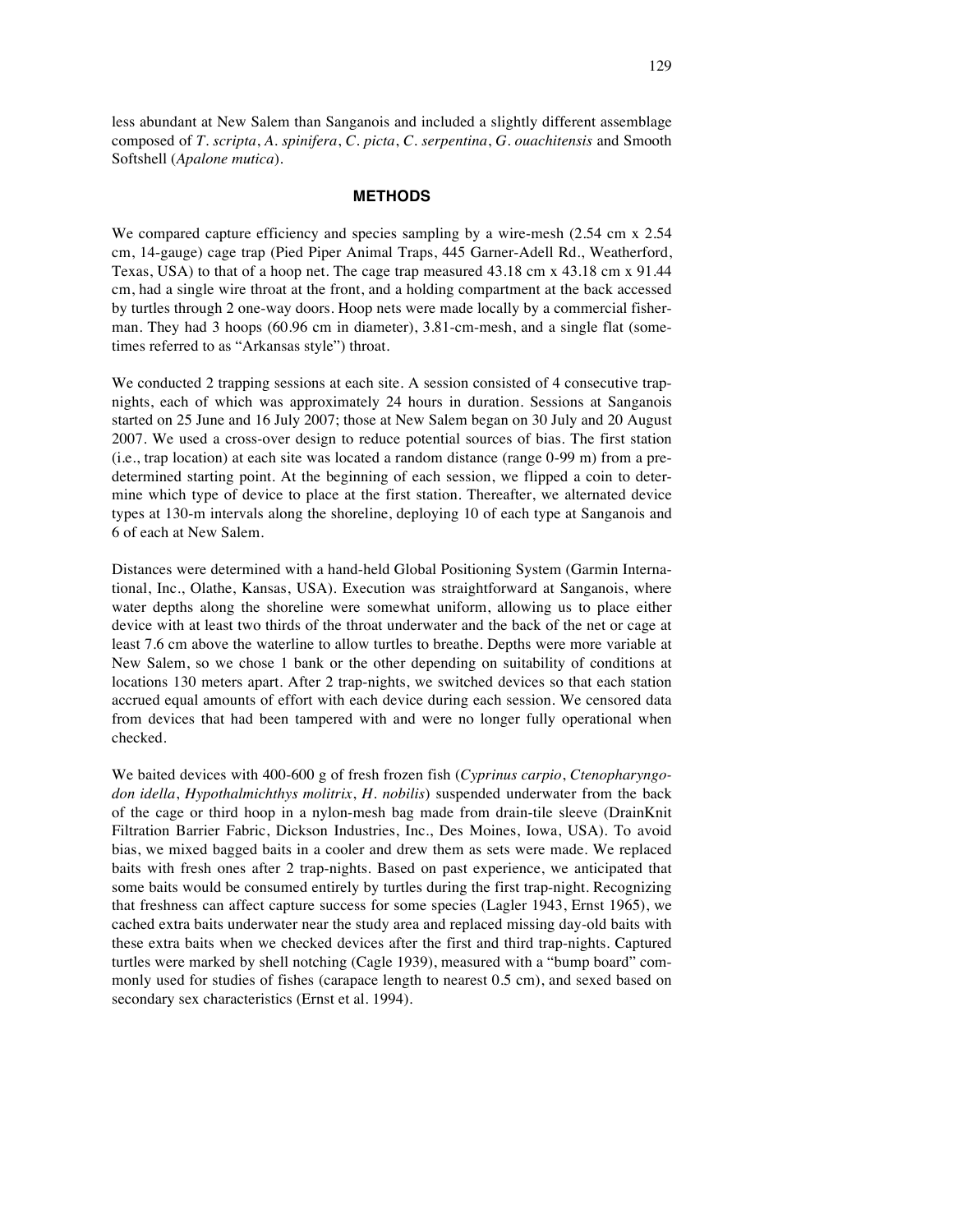Statistical tests followed McCulloch and Searle (2001). Data for analyses of catch per unit effort (CPUE) and species coverage included recaptures. We used a mixed Poisson model to test for differences in CPUE between devices, bait ages (1- vs. 2-day-old), and sessions (categorical fixed effects, including pairwise interactions), treating stations as independent experimental subjects (random effects). The response variable was the total number of turtles (of all species) captured at a given day and station. Because CPUE was clearly lower at New Salem than Sanganois, we analyzed data from each site separately. Poisson regression assumes a linear relationship between the log number captured and explanatory variables, so back-transformed estimates provide multiplicative effect sizes. Interactions were dropped from the model if  $P > 0.1$ , in order of highest P-value.

We used 2 complementary analyses to test for differences in species coverage between devices (i.e., the ability of different devices to effectively sample the range of species present). Because sliders were clearly dominant in the captured sample, we first simply tested for differences in the proportion of captures composed of other species (i.e., not sliders), using mixed-model logistic regression. For this analysis, session, bait, and device (and their pairwise interactions) were included as categorical fixed effects, and stations were treated as independent subjects. Effect size estimates from logistic regression were converted to odds-ratios.

The second analysis of species coverage examined the relationship between sample size (no. turtles captured) and the number of species observed, known as the rarefaction curve (Gotelli and Colwell 2001). The steeper this relationship, the greater species coverage is provided by a given number of captured turtles. For this analysis, we used mixed-model Poisson regression with the number of species captured as the response variable. Because instances of 0 or 1 captures were uninformative (i.e., only 0 or 1 species can be observed, respectively), we only included instances where  $\geq 2$  turtles were captured. The model included the number of captures minus 1 as the primary explanatory variable, and intercepts were fixed at 0 [i.e.,  $log(\text{\# species}) = 0$  if no. captures  $-1 = 0$ ]. The slope versus captures -1 was allowed to vary randomly among stations, and we tested whether slope differed with session, bait age, and device.

#### **RESULTS**

We censored 6 trap-nights because of tampering. At Sanganois, each device was deployed for 40 trap-nights during the first session and 38 during the second, accruing total efforts of 78 trap-nights for cage traps (1836 hr) and the same number of trap-nights for hoop nets (1842 hr). At New Salem, each device was deployed for 23 trap-nights during the first session and 24 during the second, accruing total efforts of 47 trap-nights for cage traps (1113 hr) and the same for hoop nets (1109 hr). Day-old baits were replaced with the same at 6 sets because no bait remained when devices were tended after the first and third trap-nights of a session; 4 of these devices contained ≥1 turtle when sets were checked.

We recorded 402 captures of 378 individuals (Table 1). Original captures of males and females at all sites and for all combinations of gear and bait were similar for *T*. *scripta*  and *C*. *picta* but not *A*. *spinifera* (Table 2); we deemed sample sizes too small for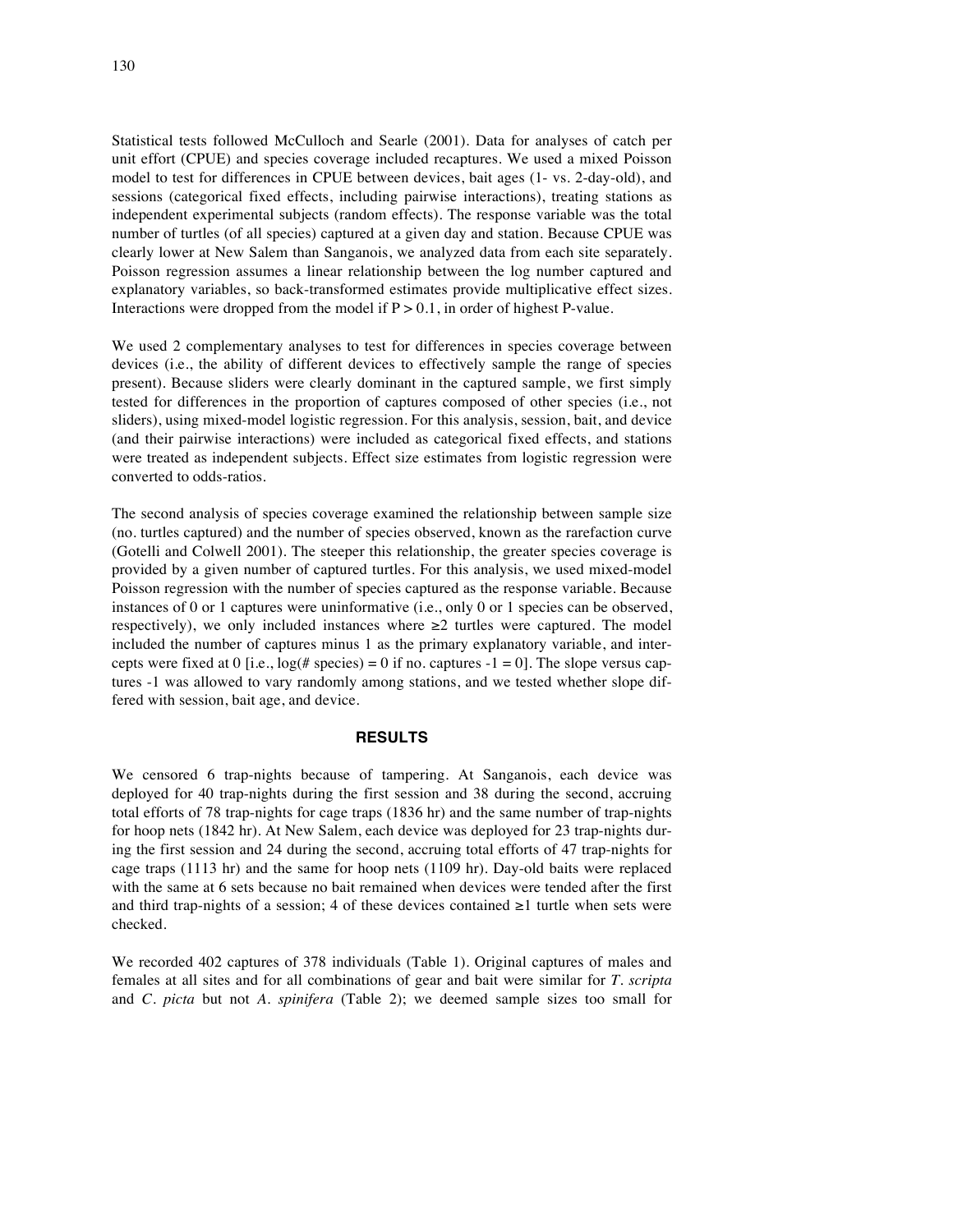comparisons of other species. Median carapace lengths were similar for sexes of *C*. *picta* and *A*. *spinifera* but not *T*. *scripta*.

Catch per unit effort was greater at Sanganois (2.24) than New Salem (0.55) for all species and both devices combined. Cage traps failed to detect 1 species captured in hoop nets at Sanganois (*C*. *serpentina*) and 3 at New Salem (*C*. *serpentina*, *G*. *ouachitensis*, *A*. *mutica*). Recapture rates for all species and both devices combined were greater at New Salem (17.3%) than Sanganois (4.3%). Most recaptures occurred in hoop nets at Sanganois (86.7%) and New Salem (77.8%). Only *T*. *scripta* was recaptured in cage traps; 4 species were recaptured in hoop nets.

**CPUE.** The final model for Sanganois included only main effects of session, bait, and device (all  $F_{1,19} > 12.4$ ,  $P < 0.002$ ). At Sanganois, fresh bait increased CPUE nearly 3-fold relative to 2-day-old bait (2.94 vs. 1.05 turtles/day, respectively), and CPUE was approximately 2-fold higher for hoop nets than cage traps (2.38 vs. 1.30 turtles/day, respectively) and for the second than the first session (2.58 vs. 1.20 turtles/day, respectively). For New Salem, interactions with session were dropped from the model and no remaining variables yielded P < 0.05. Confidence intervals for the main effects at New Salem were wide, however, and generally overlapped the estimated bait and device effects for Sanganois (Fig. 1).

**Species coverage.** The final model for Sanganois included no interactions, and the odds of a captured turtle being a non-slider were estimated to be 8.80-fold higher (95% CI: 2.78-27.87) for hoop nets than for cage traps ( $F_{1,18} = 15.75$ ,  $P < 0.001$ ). Bait age had no apparent effect on species coverage ( $F_{1,16} = 0.21$ ,  $P = 0.65$ ), and there was marginal evidence for a session effect ( $F_{1,16} = 3.89$ ,  $P = 0.066$ ) at Sanganois. For New Salem, no main effect or interaction was significant (all  $P > 0.17$ ), but the estimated odds-ratio between devices (2.10-fold) had a wide 95% confidence interval (0.37-11.80) that included the Sanganois estimate.

For Sanganois, the slope of log (no. species) vs. captures -1 was greater for hoop nets than cage traps (0.097 vs. 0.011) and greater in the early session (both  $F_{1,49} > 10$ , P < 0.002), but we detected no effect of bait age  $(F<sub>1,49</sub> = 1.7, P = 0.20)$  on the slope.

#### **DISCUSSION**

We do not know the true composition of assemblages on our study areas, but can make some reasonable comparisons to museum records and other sampling efforts. Twelve of 15 species of aquatic turtles that occur in Illinois have been documented in the region (Phillips et al. 1999). The lone record for 1 species (*Macrochelys temminckii*) is suspect (Moll 1988). Three others (*G*. *geographica*, *G*. *pseudogeographica*, *Kinosternon flavescens*) are not likely to occur in habitats we sampled (Ernst et al. 1994), but their presence cannot be discounted completely. At worst, hoop nets detected 64% of species known to occur in the region. At best, they detected 87% of species in the region (i.e., excluding 3 species that prefer habitats other than those we sampled). At Sanganois, hoop nets were almost 9 times as likely to capture a non-slider as cage traps. No significant differences occurred at New Salem, but samples were small and trends were similar [e.g., hoop nets captured more species than cage traps during both the first (4 vs. 3) and second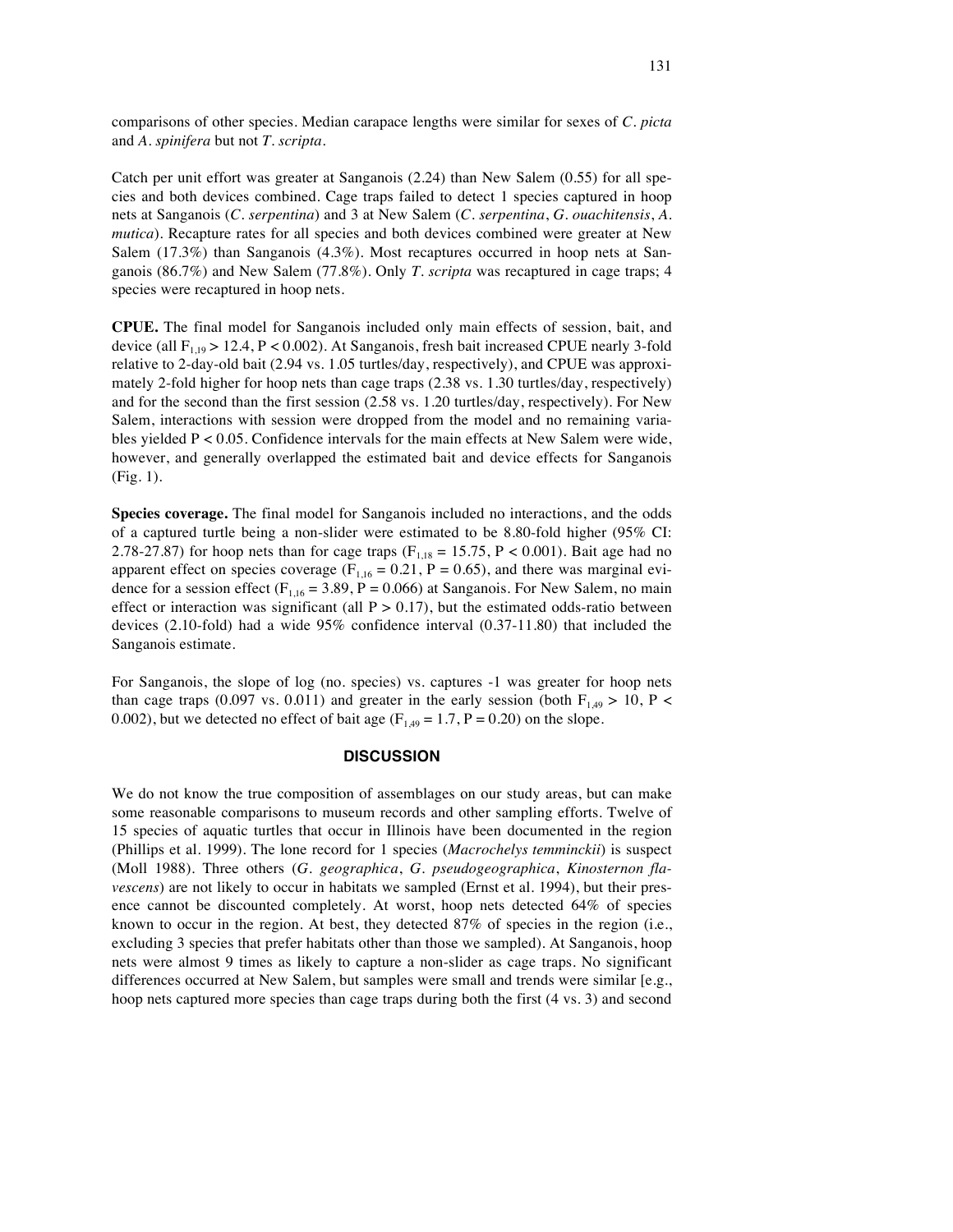(5 vs. 3) sessions]. We concluded that hoop nets were more effective than cage traps for detecting species that occur in central Illinois and recommended dropping cage traps from consideration as a sampling device for future inventories.

Anecdotal reports suggest that fresh baits are better than putrid ones (e.g., Lagler 1943, Legler 1960, Plummer 1979). Captures at Sanganois supported these observations, with fresh baits outperforming day-old baits by nearly 3:1. Implications for future inventories were unclear because we did not observe any effects of baits on species coverage. To be on the safe side, we chose to standardize protocols for future inventories by requiring daily changes of baits. We recommend the same conservative approach for other studies that use baited traps and methods of analyses that are sensitive to heterogeneous rates of capture. For example, waning attractiveness of baits could cause the appearance of time or behavioral effects (i.e., trap shyness) in analyses of data from capture-recapture and occupancy studies.

We did not recapture enough turtles of any species to compare robust estimates of abundance to catch per unit effort. Use of CPUE requires narrow limits on its application, including assumptions of closure and equal catchability (Lancia et al. 1996, Maunder et al. 2006). Differences between sessions at Sanganois implied violation of 1 or both of these assumptions. We speculated that high water levels during the first session at Sanganois contributed to differences in CPUE by allowing turtles to exploit abundant food sources in flooded margins of the lake, thereby making our baits less attractive than during the second session when these conditions did not exist. We concluded that water level is a good candidate for monitoring as a covariate during studies of the demography of turtles in or near lotic systems. Although CPUE has been used as an index of abundance in chelonian studies (e.g., Aresco 2009), we decided that data we planned to collect during future inventories would not suit this purpose because of the likelihood of violations of assumptions caused by protocols (i.e., multiple observers targeting multiple species during multiple years and long periods of time within years) and varying environmental conditions.

Few of our findings can be applied directly to other research because our study was tailored to specific needs, study areas were chosen opportunistically and assemblages differ in other areas. However, some aspects of our study are relevant in a broader context. Waning effectiveness of baits could be a widespread problem in chelonian studies because few researchers change baits daily. Unlike most studies of efficiency and bias, we used an efficient design to evaluate multiple variables and estimated the magnitude of effects (i.e., odds ratios) to interpret outcomes readily (Hayek 1994). Mostly, our findings demonstrate the value of *a priori* studies for choosing effective survey methods, reducing biases caused by protocols, and identifying covariates or other statistical tools that help to cope with variable rates of capture (e.g., Amstrup et al. 2005, MacKenzie et al. 2006, Olivier et al. 2010).

#### **ACKNOWLEDGMENTS**

Funding provided by IDNR and the U.S. Fish and Wildlife Service through State Wildlife Grant T10P. We thank C. Bartman for assistance with field work. M. Dreslik and 2 anonymous reviewers provided helpful comments on this manuscript. Captures were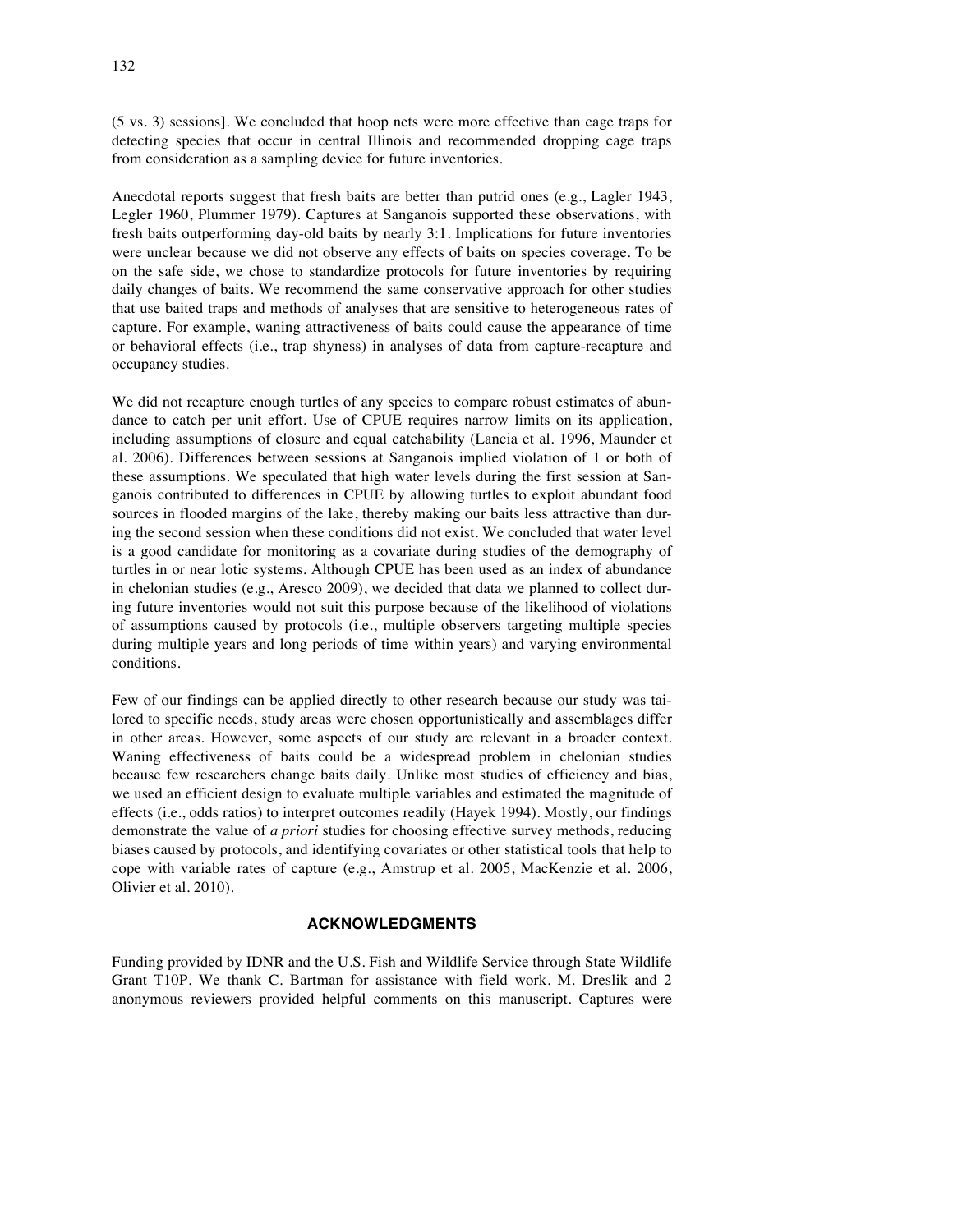authorized by IDNR Scientific Permit NH07-5250; methods complied with Guidelines for Use of Live Amphibians and Reptiles in Field Research, compiled by American Society of Ichthyologists and Herpetologists, The Herpetologists' League, and Society for the Study of Amphibians and Reptiles.

#### **LITERATURE CITED**

- Amstrup, S. C., T. L. McDonald and B. F. Manly (editors). 2005. Handbook of capture-recapture analysis. Princeton University Press, Princeton, New Jersey, USA.
- Aresco, M. J. 2009. Environmental correlates of the abundances of three species of freshwater turtles in lakes of northern Florida. Copeia 2009:545-555.
- Bayless, L. E. 1975. Population parameters for *Chrysemys picta* in a New York pond. American Midland Naturalist 93:168-176.
- Boulinier, T., J. D. Nichols, J. R. Sauer, J. E. Hines and K. H. Pollock. 1998. Estimating species richness: the importance of heterogeneity in species detectability. Ecology 79:1018-1028.
- Browne, C. L. and S. J. Hecnar. 2005. Capture success of northern map turtles (*Graptemys geographica*) and other turtle species in basking vs. baited hoop traps. Herpetological Review 36:145-147.
- Burgin, S., S. Emerton and M. Burgin. 1999. A comparison of sample and total census data for a population of the eastern longneck turtle *Chelodina longicollis* in a farm dam north-west of Sydney, New South Wales. Australian Journal of Zoology 31:161-165.
- Burke, V. J., J. L. Greene and J. W. Gibbons. 1995. The effect of sample size and study duration on metapopulation estimates for slider turtles (*Trachemys scripta*). Herpetologica 51:451-456.
- Cagle, F. R. 1939. A system of marking turtles for future identification. Copeia 3:170-173.
- Cagle, F. R. 1942. Turtle populations in southern Illinois. Copeia 1942:155-162.
- Dodd, C. K., Jr. 1997. Population structure and the evolution of sexual size dimorphism and sex ratios in an insular population of Florida box turtles (*Terrapene carolina bauri*). Canadian Journal of Zoology 75:1495-1507.
- Ernst, C. H. 1965. Bait preferences of some freshwater turtles. Journal of the Ohio Herpetological Society 5:53.
- Ernst, C. H., J. E. Lovich and R. W. Barbour. 1994. Turtles of the United States and Canada. Smithsonian Institution Press, Washington, D.C.
- Frazer, N. B., J. W. Gibbons and T. J. Owens. 1990. Turtle trapping: preliminary tests of conventional wisdom. Copeia 1990:1150-1152.
- Gamble, T. 2006. The relative efficiency of basking and hoop traps for painted turtles (*Chrysemys picta*). Herpetological Review 37:308-312.
- Gibbons, J. W. 1970. Sex ratios in turtles. Researches on Population Ecology 12:252-254.
- Gotelli, N. J. and R. K. Colwell. 2001. Quantifying biodiversity: procedures and pitfalls in the measurement and comparison of species richness. Ecology Letters 4:379-391.
- Green, R. H. 1979. Sampling Design and Statistical Methods for Environmental Biologists. John Wiley & Sons, New York, New York.
- Hayek, L. C. 1994. Research design for quantitative amphibian studies. *In* W. R. Heyer, M. A. Donnelly, R. W. McDiarmid, L. C. Hayek and M. S. Foster (eds.), pp. 21-39. Measuring and Monitoring Biological Diversity: Standard Methods for Amphibians. Smithsonian Institution Press, Washington, D.C.
- Holmes, E. E. 2001. Estimating risks in declining populations with poor data. Proceedings of the National Academy of Sciences. 98:5072-5077.
- Illinois Department of Natural Resources. 2003. Lower Sangamon River Valley: an inventory of the region's resources. Illinois Department of Natural Resources, Springfield, Illinois, USA. 22 pp.
- Jensen, J. B. 1998. Bait preferences of southeastern United States Coastal Plain riverine turtles: fish or fowl? Chelonian Conservation and Biology 3:109-111.
- Koper, N., and R. J. Brooks. 1998. Population-size estimators and unequal catchability in painted turtles. Canadian Journal of Zoology 76:458-465.
- Lagler, K. F. 1943. Methods of collecting freshwater turtles. Copeia 1943:21-25.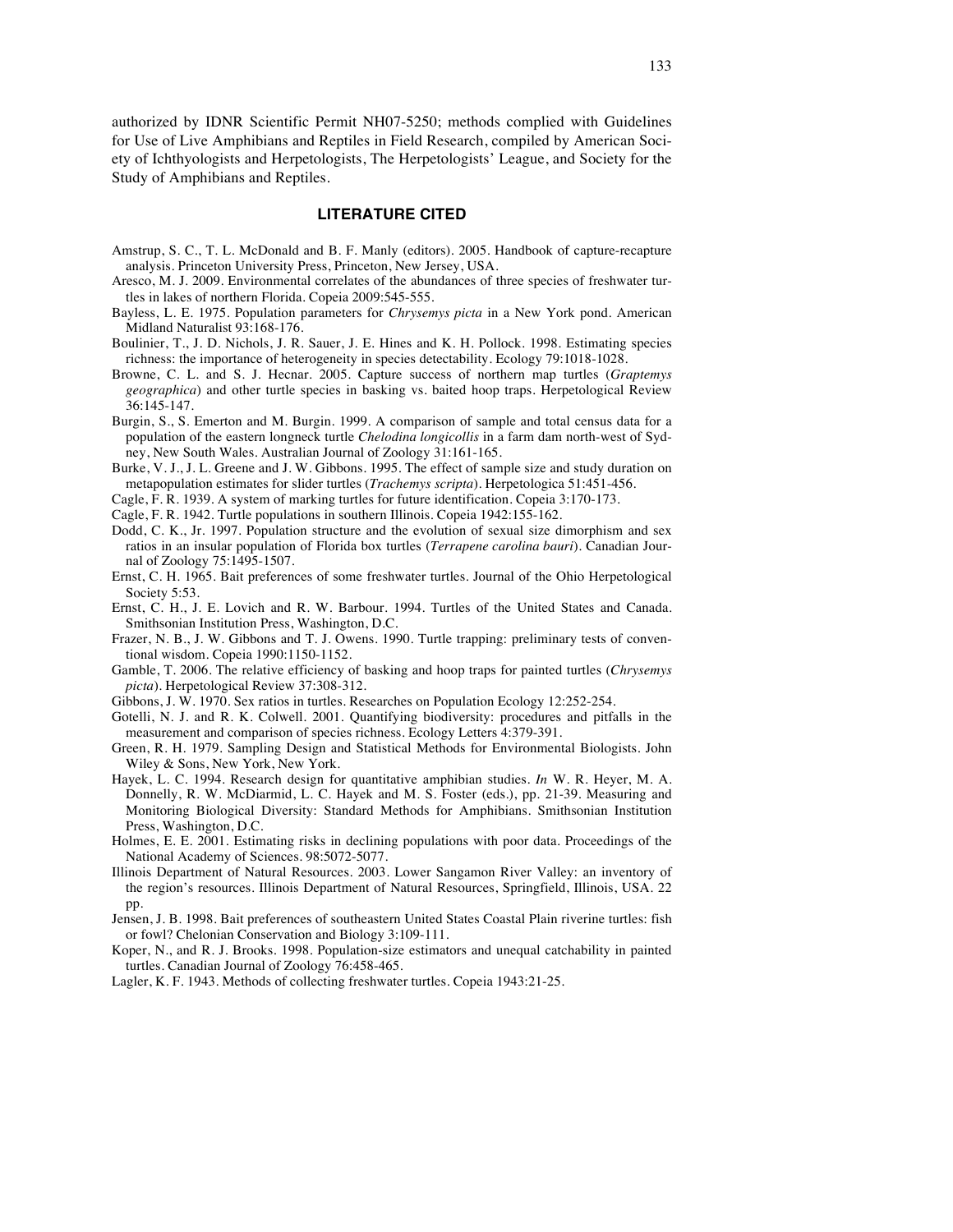- Lancia, R. A., J. W. Bishir, M. C. Conner and C. S. Rosenberry. 1996. Use of catch-effort to estimate population size. Wildlife Society Bulletin 24:731-737.
- Legler, J. M. 1960. A simple and inexpensive device for trapping aquatic turtles. Proceedings of the Utah Academy of Sciences 37:63-66.
- Lindeman, P. V. 1990. Closed and open model estimates of abundance and tests of model assumptions for two populations of the turtle, *Chrysemys picta*. Journal of Herpetology 24:78-81.
- Link, W. A. 2003. Nonidentifiability of population size from capture-recapture data with heterogeneous detection probabilities. Biometrics 59:1123-1130.
- MacKenzie, D. I., J. D. Nichols, J. A. Royle, K. H. Pollock, L. L. Bailey and J. E. Hines. 2006. Occupancy Estimation and Modeling: Inferring Patterns and Dynamics of Species Occurrence. Academic Press, Burlington, Massachusetts, USA.
- Major, P. D., R. D. Bluett and A. C. Hulin. 2009. Turtles of Bond, Macoupin and Montgomery counties, Illinois, 2006-2008. Transactions of the Illinois State Academy of Science 102:191-198.
- Maunder, M. N., J. R. Sibert, A. Fonteneau, J. Hampton, P. Kleiber and S. J. Harley. 2006. Interpreting catch per unit effort data to assess the status of individual stocks and communities. ICES Journal of Marine Science 63:1373-1385.
- Mazerolle, M. J., L. L. Bailey, W. L. Kendall, J. A. Royle, S. J. Converse and J. D. Nichols. 2007. Making great leaps forward: accounting for detectability in herpetological field studies. Journal of Herpetology 41:672-689.
- McCulloch, C. E. and S. R. Searle. 2001. Generalized, linear, and mixed models. John Wiley & Sons, Inc., New York, New York, USA.
- McDonald, L. L. 2004. Sampling rare populations. *In* W. L. Thompson (ed.), Sampling Rare or Elusive Species: Concepts, Designs, and Techniques for Estimating Population Parameters, pp. 11-42. Island Press, Washington, D.C., USA.
- McKenna, K. C. 2001. *Chrysemys picta* (Painted Turtle). Trapping. Herpetological Review 32:184.
- Moll, E. O. 1988. Status survey of three rare and endangered turtles in Illinois. Illinois Endangered Species Protection Board, Springfield, Illinois, USA.
- Nall, I. M., and R. B. Thomas. 2009. Does method of bait presentation within funnel traps influence capture rates of semi-aquatic turtles? Herpetological Conservation and Biology 4:161-163.
- Olivier, A., C. Barbraud, E. Rosecchi, C. Germain and M. Cheylan. 2010. Assessing spatial and temporal population dynamics of cryptic species: an example with the European pond turtle. Ecological Applications 20:993-1004.
- Phillips, C. A., R. A. Brandon and E.O. Moll. 1999. Field guide to amphibians and reptiles of Illinois. Manual 8. Illinois Natural History Survey, Champaign, Illinois, USA. 282pp.
- Plummer, P. V. 1979. Collecting and marking. *In* M. Harless and H. Morlock (eds.), Turtles: Perspectives and Research, pp. 45-60. John Wiley & Sons, New York, New York.
- Ream, C. and R. Ream. 1966. The influence of sampling methods on the estimation of population structure in painted turtles. American Midland Naturalist 75:325-338.
- Royle, J. A. 2006. Site occupancy models with heterogeneous detection probabilities. Biometrics 62:97-102.
- Sterrett, S. C., L. L. Smith, S. H. Schweitzer and J. C. Maerz. 2010. An assessment of two methods for sampling river turtle assemblages. Herpetological Conservation and Biology 5:490-497.
- Thomas, R. B., I. M. Nall and W. J. House. 2008. Relative efficacy of three different baits for trapping pond-dwelling turtles in east-central Kansas. Herpetological Review 39:186-188.
- Thomas, R. T., N. Vogrin and R. Altig. 1999. Sexual and seasonal differences in behavior of *Trachemys scripta* (Testudines: Emydidae). Journal of Herpetology 33:511-515.
- Wallace, J. E., Z. W. Fratto and V. A. Barko. 2007. A comparison of three sampling gears for capturing aquatic turtles in Missouri: the environmental variables related to species richness and diversity. Transactions of the Missouri Academy of Science 41:7-13.
- Yetter, A. P., S. P. Havera and C. S. Hine. 1999. Natural-cavity use by nesting wood ducks in Illinois. Journal of Wildlife Management 63:630-638.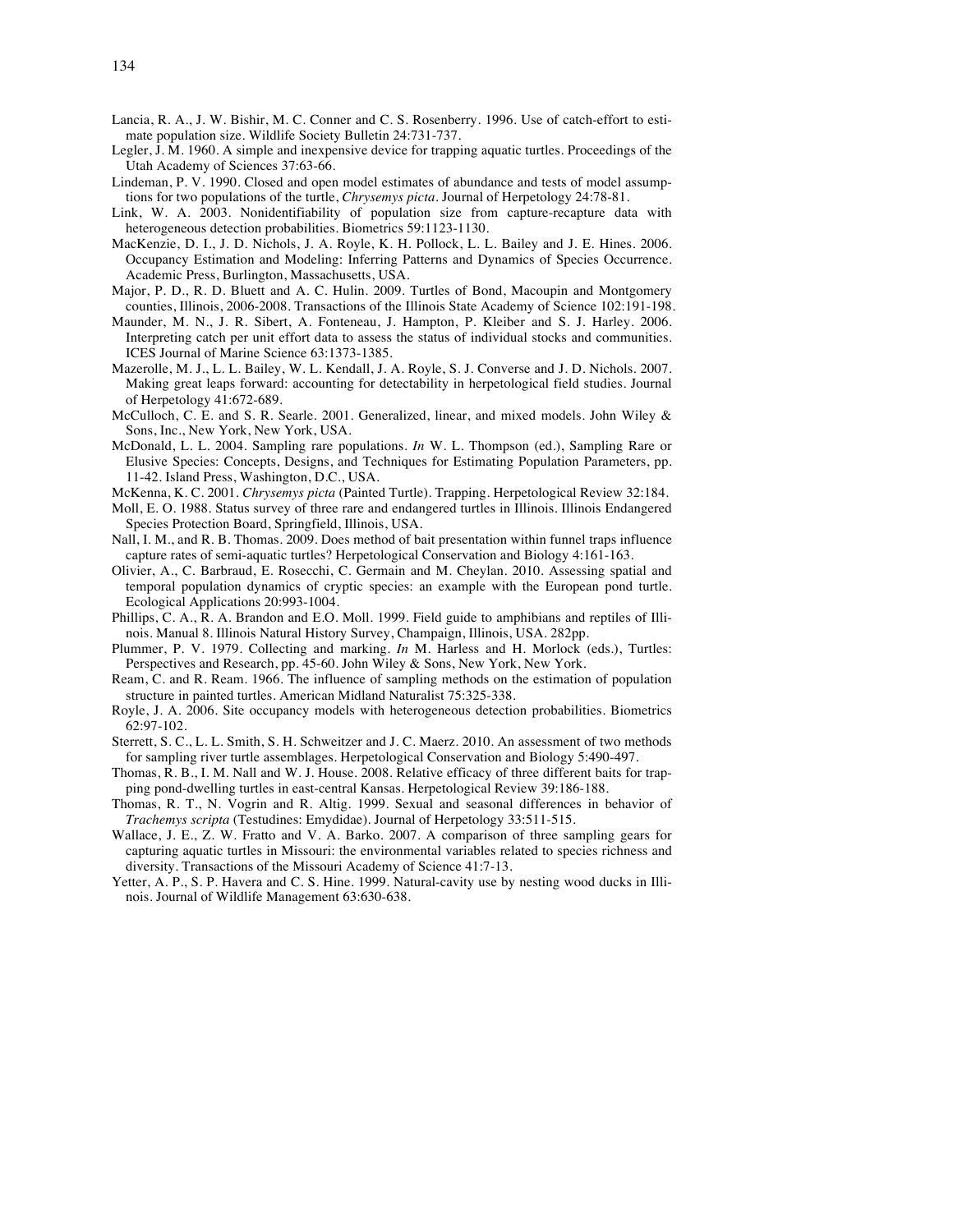|                        | Sanganois |     |                |                             | New Salem |                   |              |     |
|------------------------|-----------|-----|----------------|-----------------------------|-----------|-------------------|--------------|-----|
|                        | Session 1 |     | Session 2      |                             | Session 1 |                   | Session 2    |     |
| <b>Species</b>         | Cage      | Net | Cage           | Net                         | Cage      | Net               | Cage         | Net |
| Trachemys scripta      | 41        | 50  | 74             | 129                         | 14        | 8                 |              |     |
| Apalone spinifera      |           | 13  | $\Omega$       | 13                          |           | $\theta$          | 2            | 3   |
| Chrysemys picta        | $\theta$  | 5   | $\overline{c}$ | 12                          | っ         | 2                 | 3            |     |
| Chelydra serpentina    | 0         |     | $\Omega$       | 2                           | $\Omega$  | 4                 | 0            |     |
| Sternotherus odoratus  | 0         | 4   |                | $\mathcal{D}_{\mathcal{L}}$ | $\Omega$  | $\mathbf{\Omega}$ | $\theta$     |     |
| Graptemys ouachitensis | 0         | 0   | $\Omega$       | 0                           | 0         |                   | 0            | 0   |
| Apalone mutica         | 0         | 0   | $\Omega$       | 0                           | 0         | 0                 | $\mathbf{0}$ | っ   |
| Combined               | 42        | 73  | 77             | 158                         | 17        | 15                | 9            |     |

Table 1. Captures (including recaptures) of freshwater turtles in cage traps and hoop nets at two study areas in central Illinois, 2007.

Table 2. Sexes and sizes of three species of turtles captured at two study areas in central Illinois, 2007.

|                   |                       |        |         | Carapace length (measured to nearest 0.5 cm) |               |        |              |  |  |  |  |
|-------------------|-----------------------|--------|---------|----------------------------------------------|---------------|--------|--------------|--|--|--|--|
|                   | Sex (no. individuals) |        |         |                                              | Male          | Female |              |  |  |  |  |
|                   | Male                  | Female | Unknown | Median                                       | Range         | Median | Range        |  |  |  |  |
| Chrysemys picta   | 13                    | 13     | 0       | 14.0                                         | $10.5 - 16.5$ | 14.25  | 12.5-17.5    |  |  |  |  |
| Trachemys scripta | 156                   | 147    | 3       | 16.5                                         | $9.5 - 23.0$  | 18.50  | $7.0 - 26.0$ |  |  |  |  |
| Apalone spinifera |                       |        | 0       | 18.5                                         | $14.0 - 43.0$ | 18.25  | 16.5-25.0    |  |  |  |  |